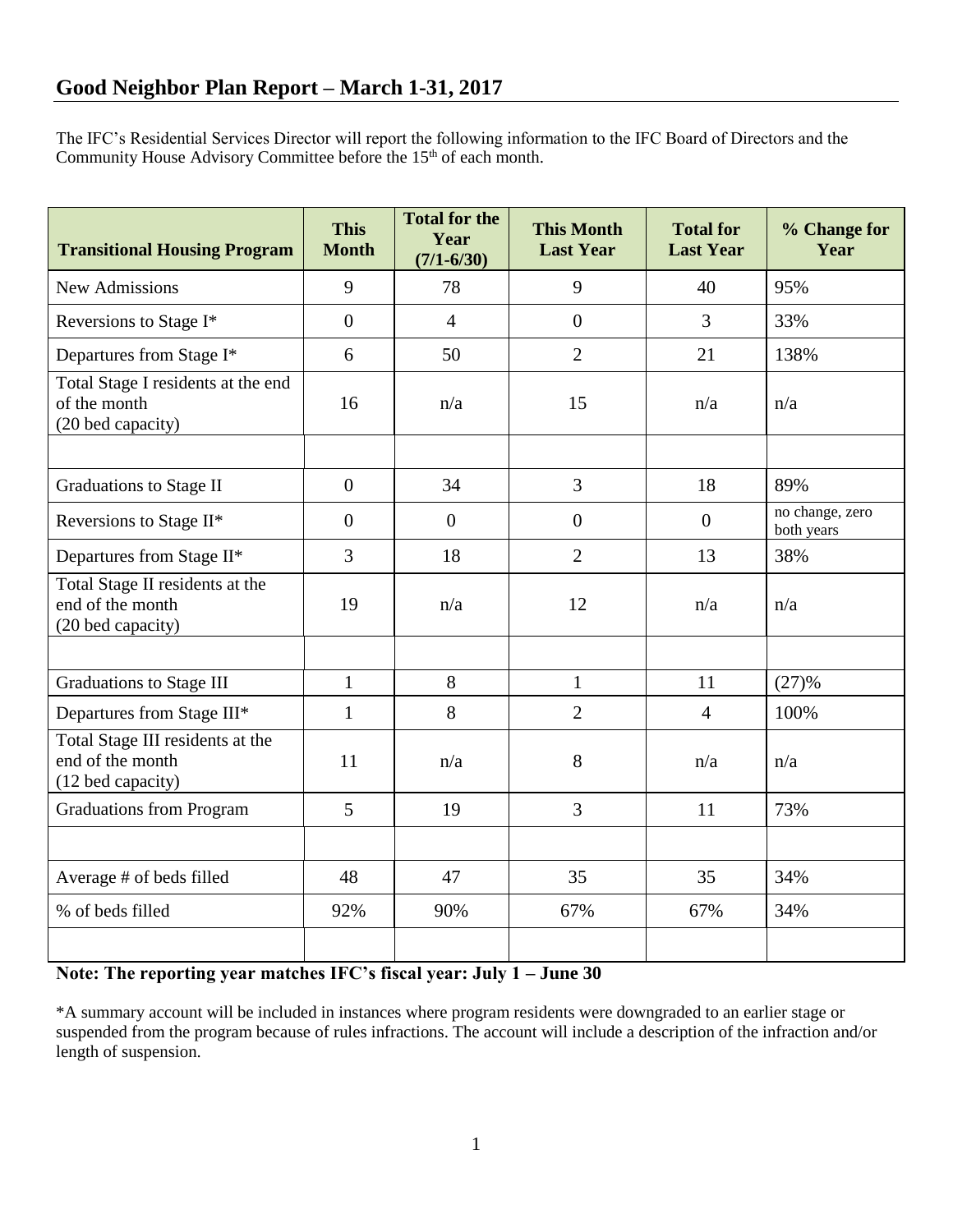# **Good Neighbor Plan Report – March 1-31, 2017**

| <b>Emergency Shelter -</b><br>open due to general conditions                                  | <b>This</b><br><b>Month</b> | <b>Total for</b><br>the Year | <b>This Month</b><br><b>Last Year</b> | <b>Total for</b><br>Last<br>Year | % Change<br>for Year               |  |  |  |
|-----------------------------------------------------------------------------------------------|-----------------------------|------------------------------|---------------------------------------|----------------------------------|------------------------------------|--|--|--|
| # of nights shelter open                                                                      | 15                          | 79                           | 7                                     | 77                               | (3)%                               |  |  |  |
| Average # of overnight guests                                                                 | $\overline{7}$              | $\overline{\mathbf{5}}$      | $\tau$                                | 6                                | (17)%                              |  |  |  |
| total # of guests, duplicated                                                                 | 114                         | 489                          | 51                                    | 549                              | (11)%                              |  |  |  |
| total # of guests, new this fiscal year                                                       | 18                          | 97                           | 6                                     | 72                               | 35%                                |  |  |  |
| # of nights # of guests > $17*$                                                               | $\boldsymbol{0}$            | $\boldsymbol{0}$             | $\boldsymbol{0}$                      | $\overline{0}$                   | no change, zero<br>both years      |  |  |  |
| <b>Emergency Shelter – open due to individual needs</b>                                       |                             |                              |                                       |                                  |                                    |  |  |  |
| # of on-premises admissions<br>resulting from police or emergency<br>services request*        | $\mathbf{1}$                | 10                           | $\overline{0}$                        | 12                               | (17)%                              |  |  |  |
| <b>Safety and Security</b>                                                                    |                             |                              |                                       |                                  |                                    |  |  |  |
| # of guests admitted with current,<br>government-issued photo ID                              | 17                          | 121                          | 5                                     | 56                               | 116%                               |  |  |  |
| # of guests admitted with other ID                                                            | $\overline{0}$              | $\overline{2}$               | $\overline{0}$                        | $\boldsymbol{0}$                 | no % change;<br>total change $= 2$ |  |  |  |
| # of guests admitted without ID*                                                              | $\mathbf{1}$                | 28                           | $\mathbf{1}$                          | 16                               | 75%                                |  |  |  |
| # of scheduled visitors<br>(i.e. service providers, meetings)                                 | 56                          | 449                          | 60                                    | 315                              | 43%                                |  |  |  |
| # of walk-up visitors seeking shelter                                                         | $\overline{2}$              | 16                           | $\tau$                                | 26                               | (38)%                              |  |  |  |
| # of other walk-up visitors<br>(i.e. donations, public tours)                                 | 22                          | 165                          | 27                                    | 223                              | (26)%                              |  |  |  |
| # of times a resident or guest left<br>Community House after curfew<br>without authorization* | $\theta$                    | 5                            | $\overline{2}$                        | 3                                | 67%                                |  |  |  |
| # of times when staff instructed<br>someone to leave the premises*                            | 7                           | 66                           | 9                                     | 50                               | 32%                                |  |  |  |
| # of times when 911 and/or police are<br>called to premises for non-medical<br>reasons*       | $\overline{0}$              | $\overline{2}$               | $\overline{0}$                        | $\overline{4}$                   | (50)%                              |  |  |  |
| # of times a resident or guest charged<br>with a crime that occurred on<br>premises*          | $\theta$                    | $\theta$                     | $\theta$                              | $\theta$                         | no change, zero<br>both years      |  |  |  |
| # of guests who were found to be a<br>sex offenders staying on premises*                      | $\overline{0}$              | $\boldsymbol{0}$             | $\overline{0}$                        | $\mathbf{0}$                     | no change, zero<br>both years      |  |  |  |

**\* if this occurs, the monthly report will include an explanation as well as a count**